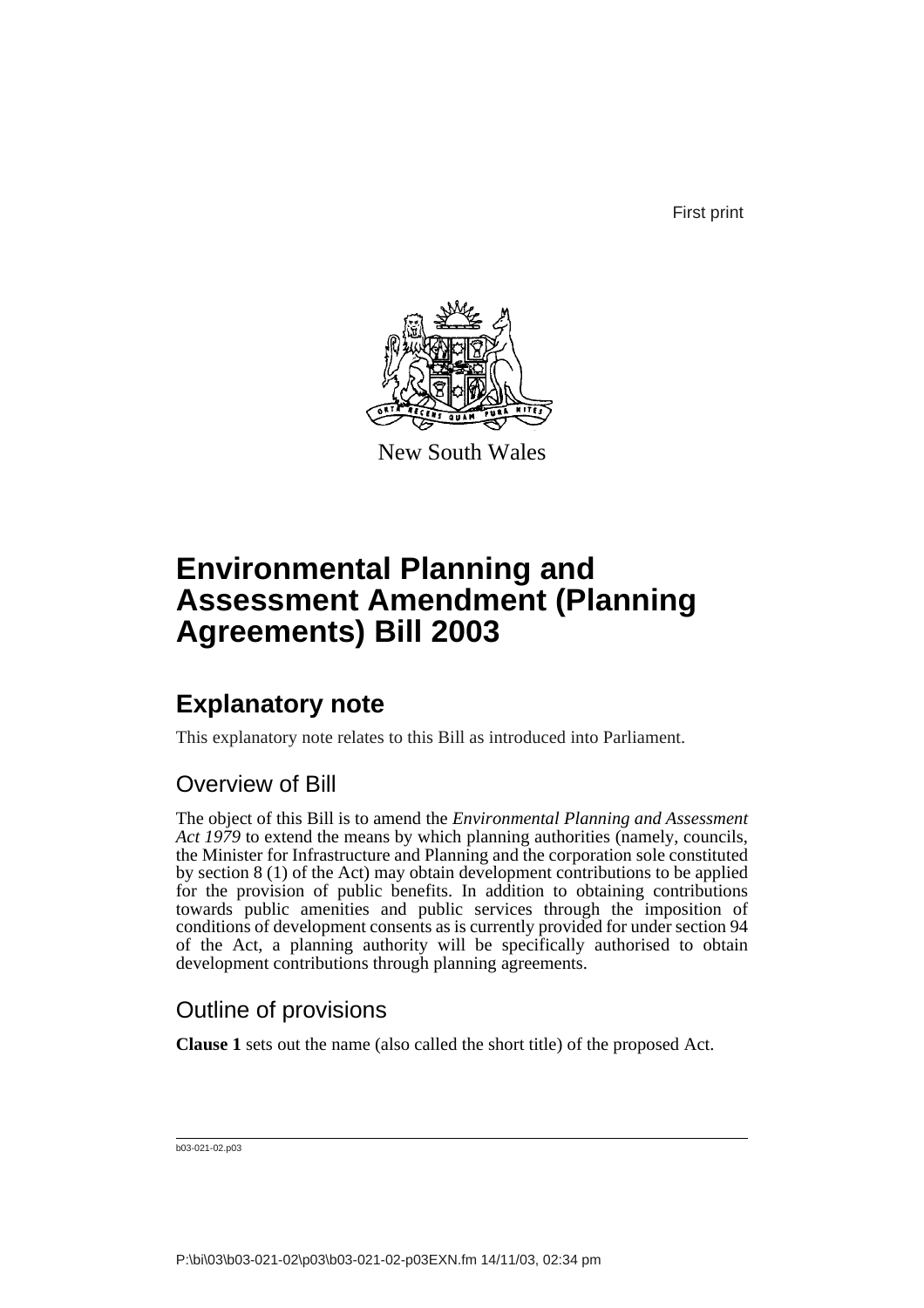Explanatory note

**Clause 2** provides for the commencement of the proposed Act on a day or days to be appointed by proclamation.

**Clause 3** is a formal provision giving effect to the amendments to the *Environmental Planning and Assessment Act 1979* set out in Schedule 1.

### **Schedule 1 Amendments**

**Schedule 1 [3]** inserts proposed sections 93C–93I into Division 6 of Part 4 of the Act. That Division is renamed "Contributions for public purposes" by **Schedule 1 [2]**.

Proposed section 93C enables development contributions to be obtained from planning agreements, without limiting section 94.

As development contributions from the proposed planning agreements may be used for, or applied towards, any public purpose, proposed section 93D provides a definition of *public purpose*. It includes purposes authorised under section 94, affordable housing, infrastructure, cost recovery in providing public amenities and public services, the funding of recurrent expenditure relating to the provision of public amenities or public services, and monitoring the impacts of development.

Proposed section 93E enables planning authorities to enter into planning agreements with developers. The proposed section sets out the matters for which provision must be made in a planning agreement, the persons who may be parties to a planning agreement, the giving of public notice in relation to the making, amendment and revocation of planning agreements, and the relationship between planning agreements and both environmental planning instruments and existing development consents.

Proposed section 93F enables a planning agreement to be registered by the Registrar-General in relation to the land to which it applies and thereby to bind successors in title to the land.

Proposed section 93G requires a council to include particulars of current planning agreements to which it is a party in its annual report.

Proposed section 93H enables the regulations under the Act to make provision with respect to the form, subject-matter, making, amendment, revocation and public inspection of planning agreements.

Proposed section 93I provides that there does not have to be a connection between development the subject of a planning agreement and the object of expenditure of any money required to be paid under the agreement.

Explanatory note page 2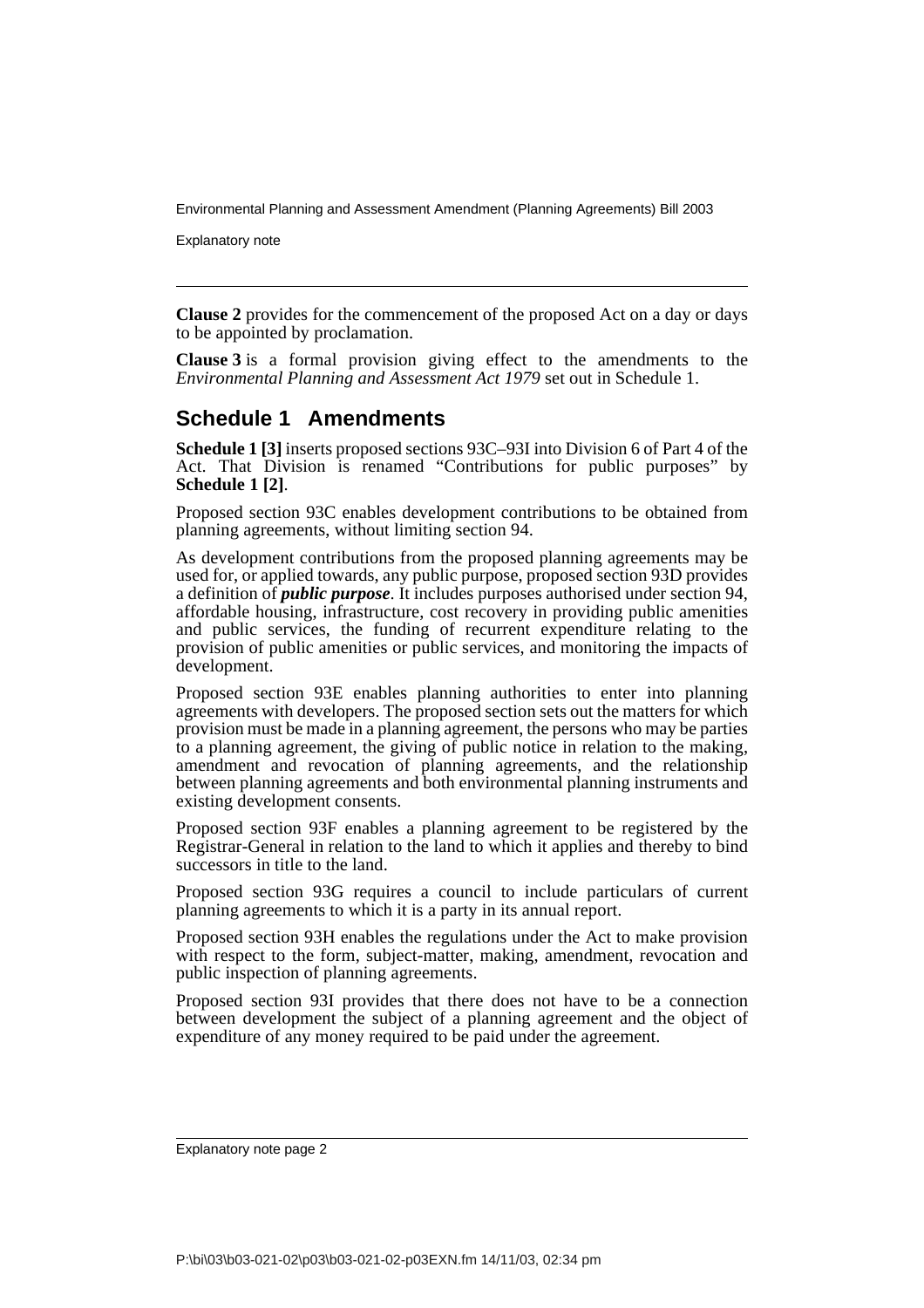Explanatory note

**Schedule 1 [1]** amends section 79C of the Act to require a consent authority to take into consideration any relevant planning agreement when determining a development application.

**Schedule 1 [4]** provides for the making of savings and transitional regulations consequent on the enactment of the proposed Act.

Explanatory note page 3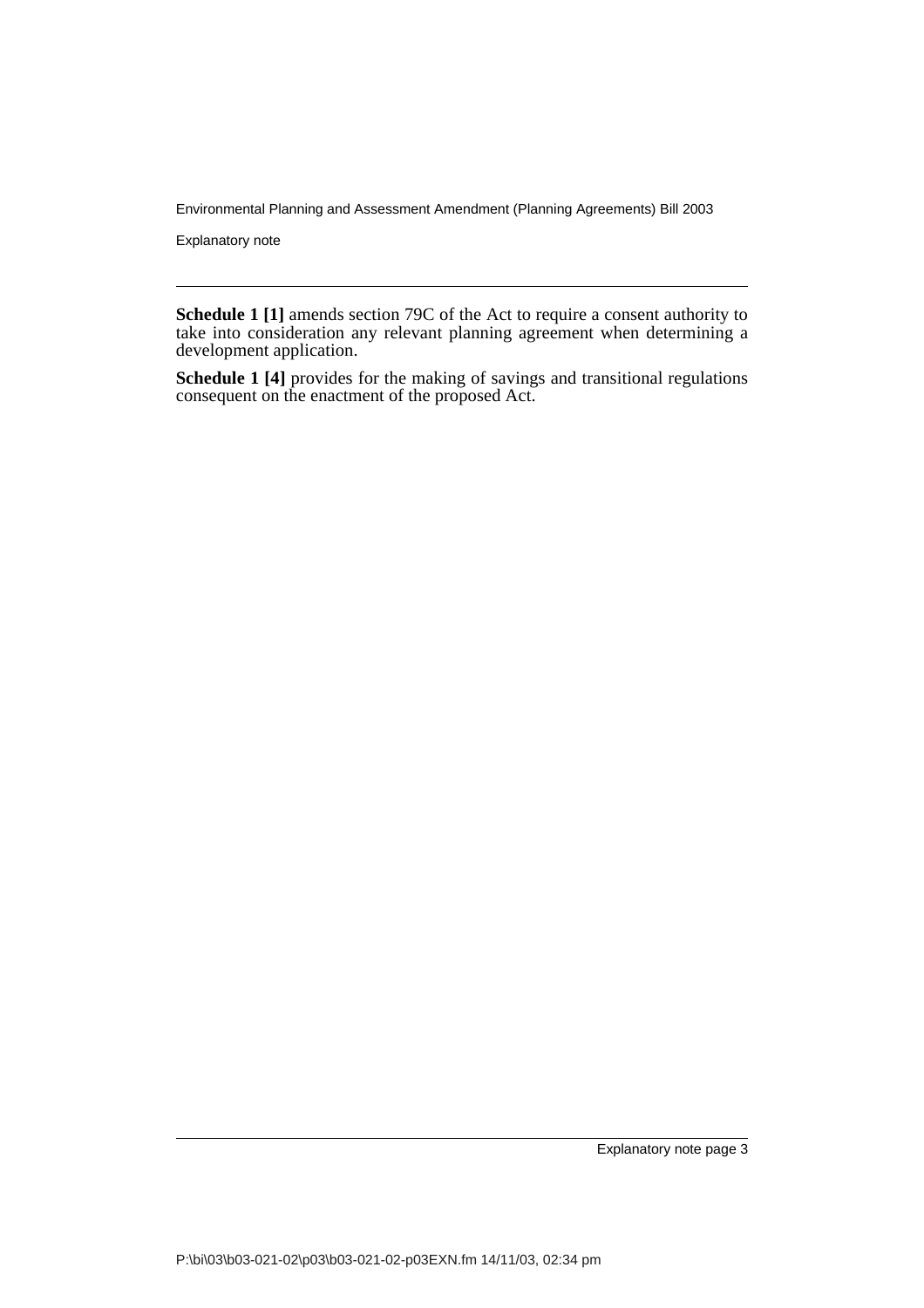Explanatory note

Explanatory note page 4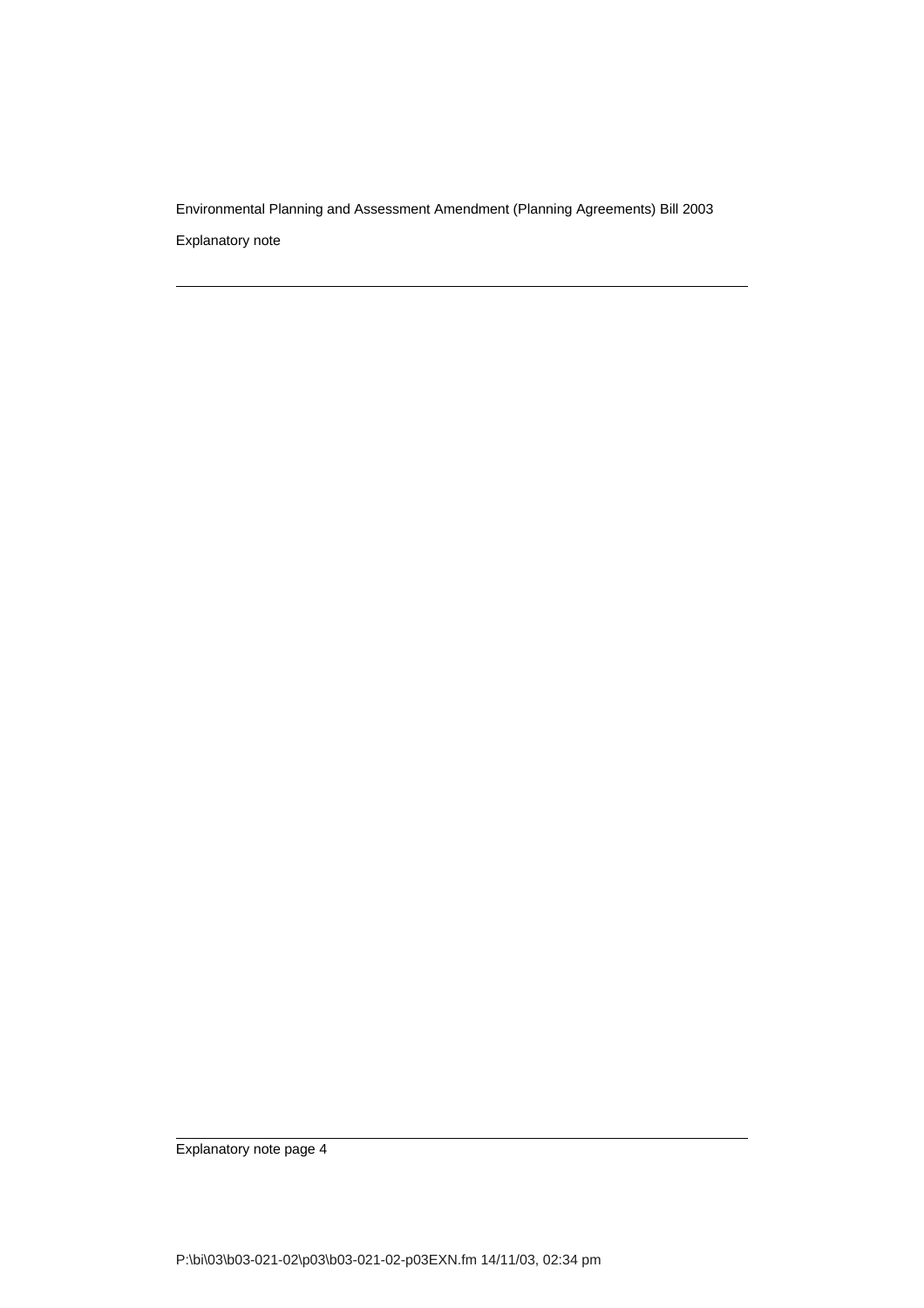First print



New South Wales

# **Environmental Planning and Assessment Amendment (Planning Agreements) Bill 2003**

## **Contents**

|                                                                       | Page |
|-----------------------------------------------------------------------|------|
| Name of Act                                                           |      |
| Commencement                                                          | 2    |
| Amendment of Environmental Planning and Assessment<br>Act 1979 No 203 |      |
| Schedule 1 Amendments                                                 | 3    |
|                                                                       |      |

b03-021-02.p03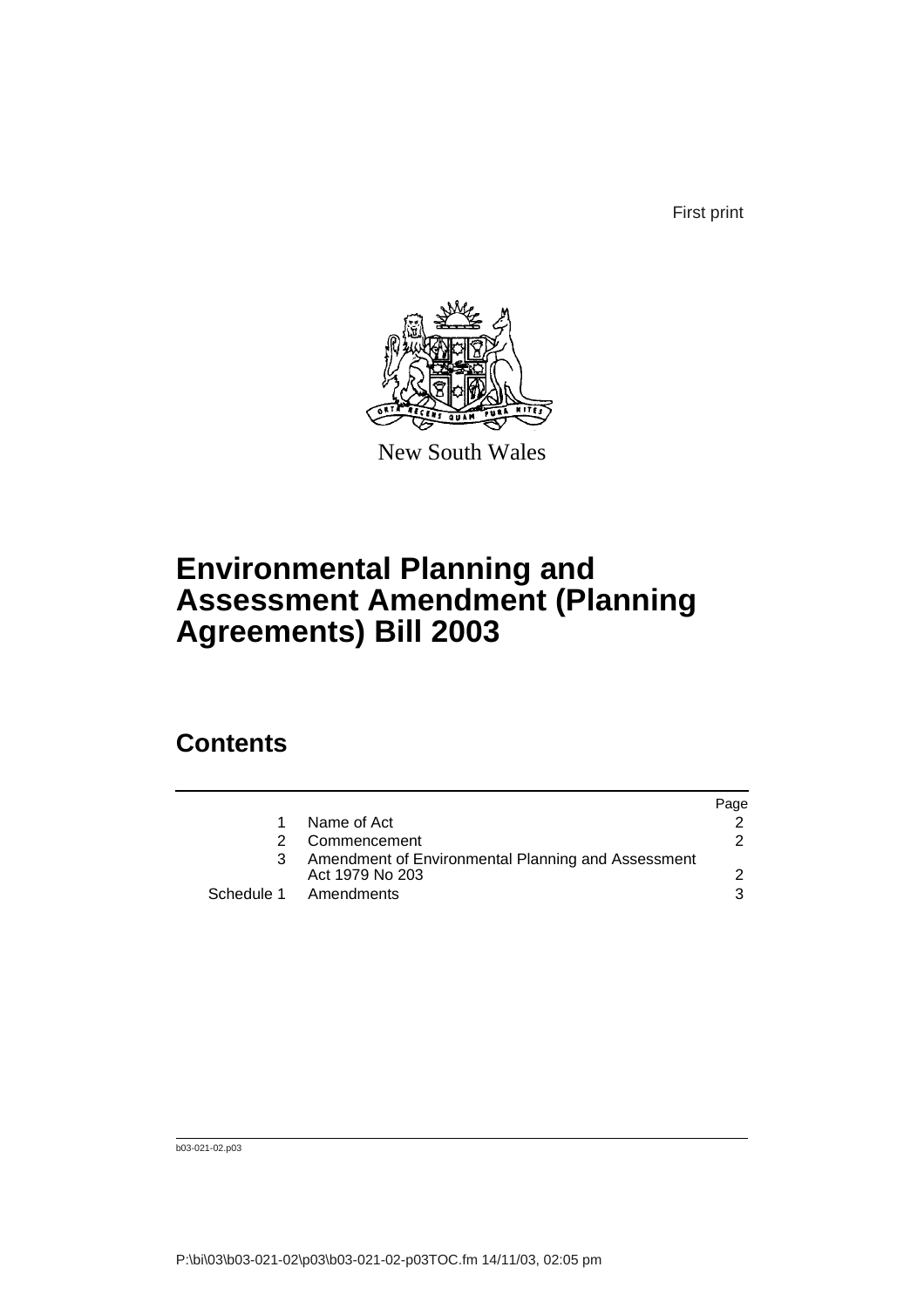**Contents** 

Page

Contents page 2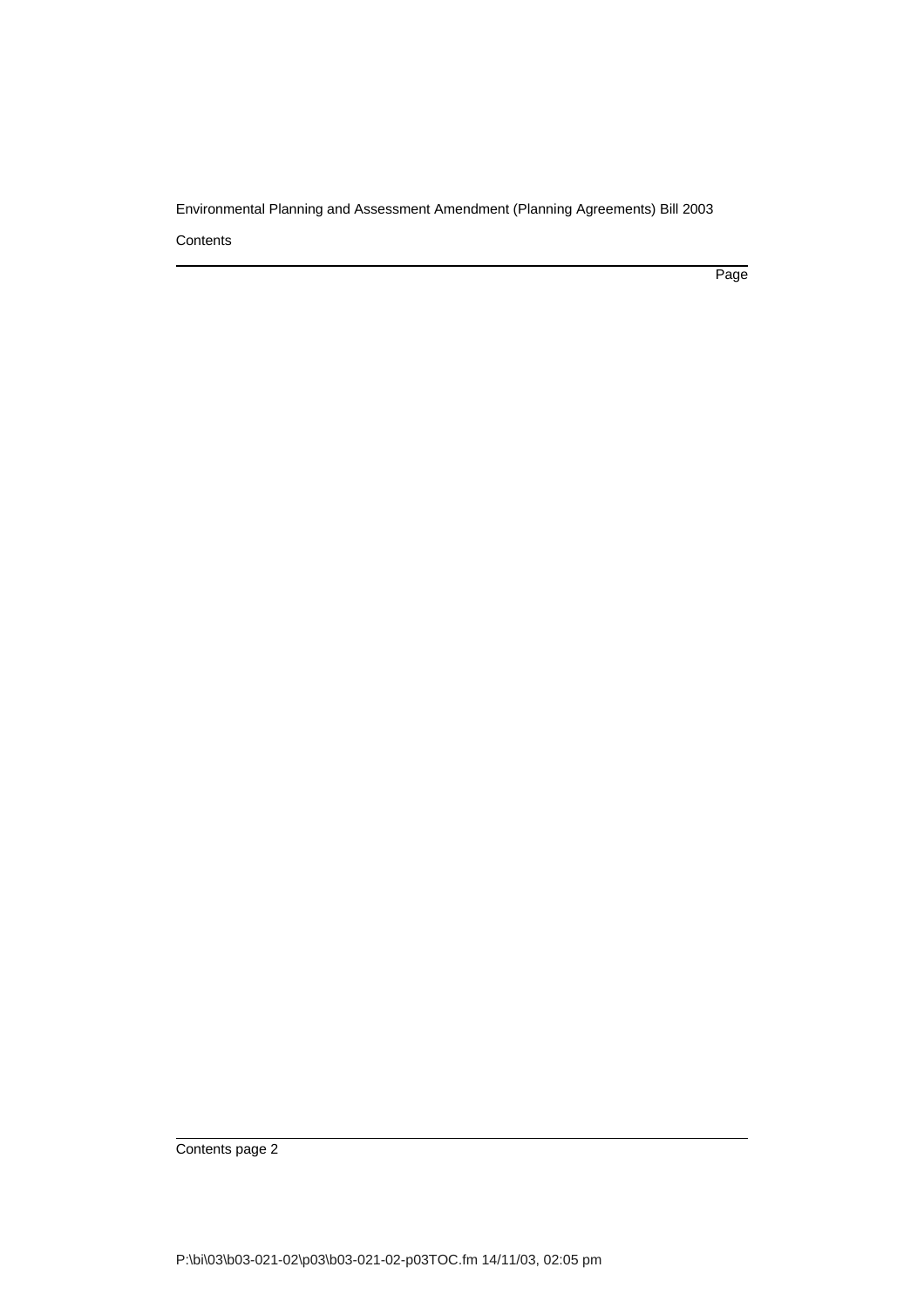

New South Wales

# **Environmental Planning and Assessment Amendment (Planning Agreements) Bill 2003**

No , 2003

### **A Bill for**

An Act to amend the *Environmental Planning and Assessment Act 1979* with respect to planning agreements; and for other purposes.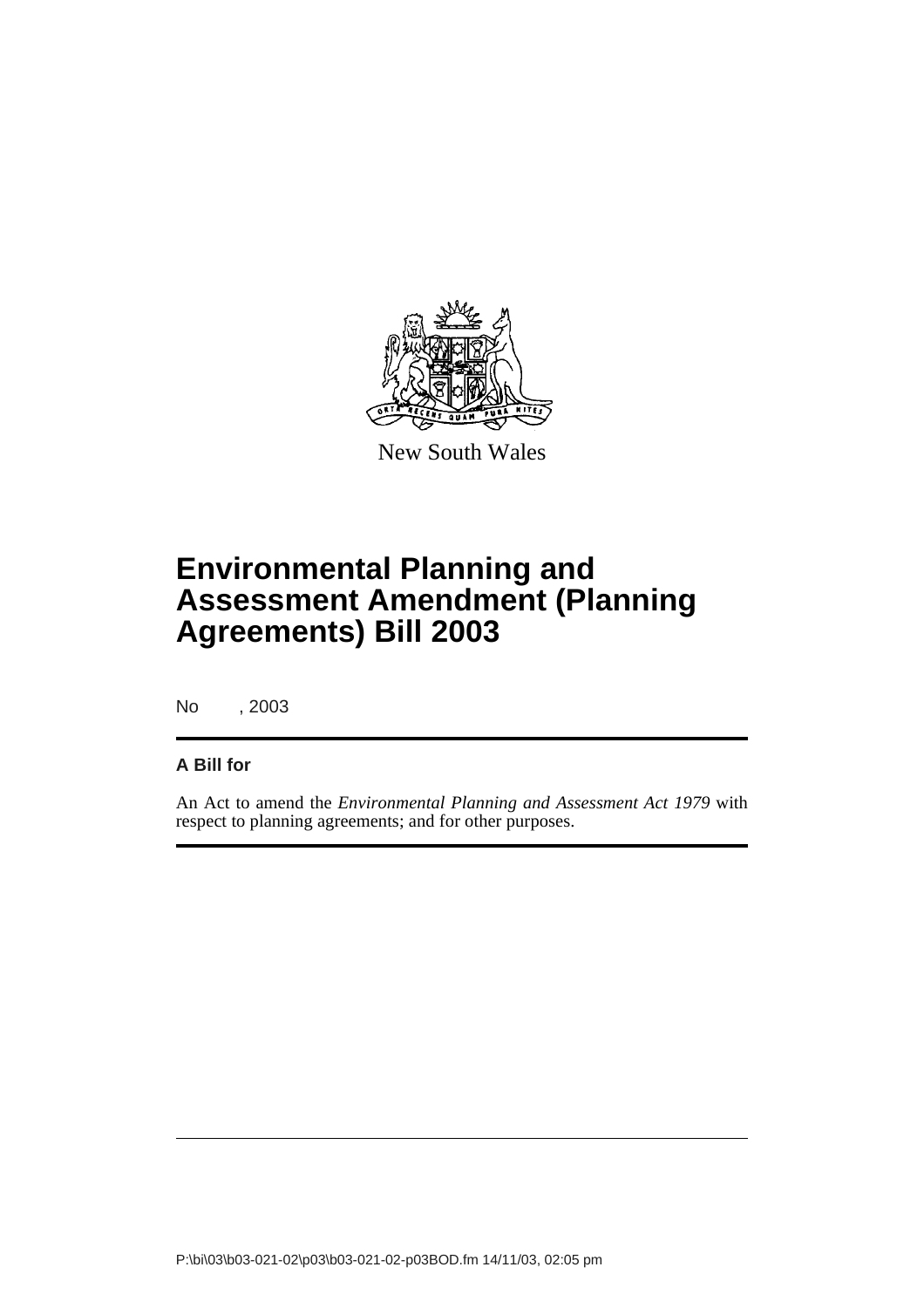<span id="page-7-2"></span><span id="page-7-1"></span><span id="page-7-0"></span>

| The Legislature of New South Wales enacts:                                                                |                                       |
|-----------------------------------------------------------------------------------------------------------|---------------------------------------|
| Name of Act<br>1                                                                                          | 2                                     |
| This Act is the <i>Environmental Planning and Assessment</i><br>Amendment (Planning Agreements) Act 2003. | 3<br>$\overline{4}$                   |
| <b>Commencement</b><br>$\mathbf{2}$                                                                       | 5                                     |
| This Act commences on a day or days to be appointed by<br>proclamation.                                   | 6<br>7                                |
| <b>Amendment of Environmental Planning and Assessment Act 1979</b><br>3<br><b>No 203</b>                  | $\begin{array}{c} 8 \\ 9 \end{array}$ |
| The Environmental Planning and Assessment Act 1979 is amended<br>as set out in Schedule 1.                | 10<br>11                              |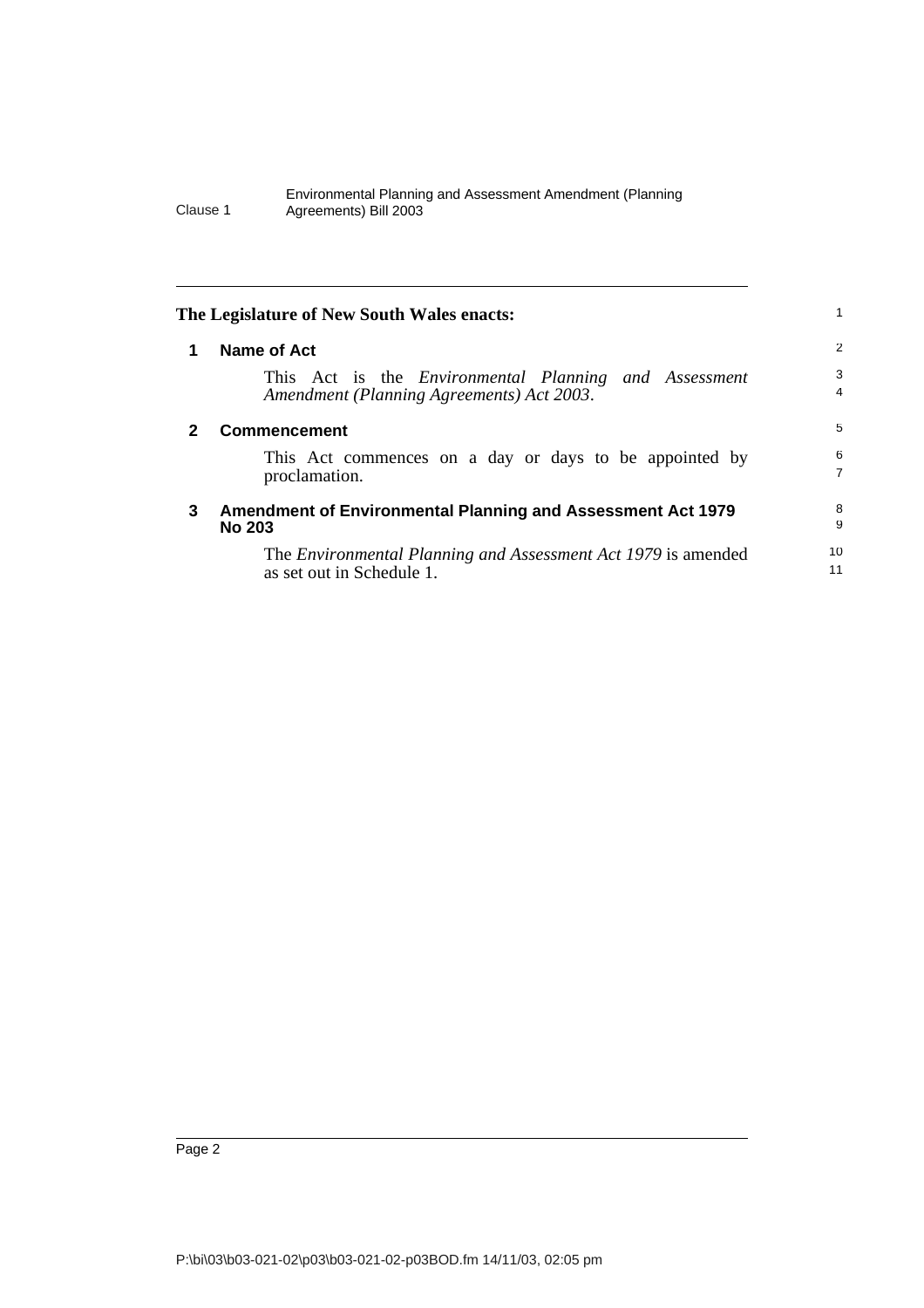Amendments Schedule 1

 $\overline{a}$ 

<span id="page-8-0"></span>

|                |                               |                   | <b>Schedule 1 Amendments</b>                                                                                                                                                                                                                                                                             | (Section 3) | 1<br>2                     |  |
|----------------|-------------------------------|-------------------|----------------------------------------------------------------------------------------------------------------------------------------------------------------------------------------------------------------------------------------------------------------------------------------------------------|-------------|----------------------------|--|
| $[1]$          | <b>Section 79C Evaluation</b> |                   |                                                                                                                                                                                                                                                                                                          |             |                            |  |
|                |                               |                   | Insert after section 79C $(1)$ $(a)$ $(iii)$ :<br>(iii)<br>any planning agreement that has been entered<br>into under section 93E and that relates to the<br>development the subject of the development<br>application, and                                                                              |             | 4<br>5<br>6<br>7<br>8      |  |
| $\mathbf{[2]}$ |                               |                   | Part 4, Division 6, heading                                                                                                                                                                                                                                                                              |             | 9                          |  |
|                |                               |                   | Omit the heading. Insert instead:                                                                                                                                                                                                                                                                        |             | 10                         |  |
|                |                               | <b>Division 6</b> | <b>Contributions for public purposes</b>                                                                                                                                                                                                                                                                 |             | 11                         |  |
| $[3]$          |                               |                   | Sections 93C-93I                                                                                                                                                                                                                                                                                         |             | 12                         |  |
|                |                               |                   | Insert before section 94:                                                                                                                                                                                                                                                                                |             | 13                         |  |
|                | 93C                           |                   | <b>Development contributions</b>                                                                                                                                                                                                                                                                         |             | 14                         |  |
|                |                               | (1)               | A consent authority, or a planning authority within the<br>meaning of section 93E, may, in the performance of its<br>statutory functions, obtain a development contribution to be<br>used for, or applied towards, any public purpose by:                                                                |             | 15<br>16<br>17<br>18       |  |
|                |                               |                   | (a)<br>entering into a planning agreement under section 93E,<br><b>or</b>                                                                                                                                                                                                                                |             | 19<br>20                   |  |
|                |                               |                   | (b)<br>imposing a condition of a development consent under<br>and in accordance with section 94,                                                                                                                                                                                                         |             | 21<br>22                   |  |
|                |                               |                   | or both, subject to and in accordance with this Division.                                                                                                                                                                                                                                                |             | 23                         |  |
|                |                               | (2)               | Nothing in this Division derogates from or otherwise affects<br>any provision of an environmental planning instrument,<br>whether made before or after the commencement of this<br>Division, with respect to the payment of money for the<br>provision of public infrastructure, facilities or services. |             | 24<br>25<br>26<br>27<br>28 |  |
|                | 93D                           |                   | <b>Meaning of "public purpose"</b>                                                                                                                                                                                                                                                                       |             | 29                         |  |
|                |                               |                   | For the purposes of this Division, <i>public purpose</i> includes:<br>any purpose for which land, a monetary contribution or<br>(a)<br>a material public benefit may be used or applied under<br>section 94, and                                                                                         |             | 30<br>31<br>32<br>33       |  |

Page 3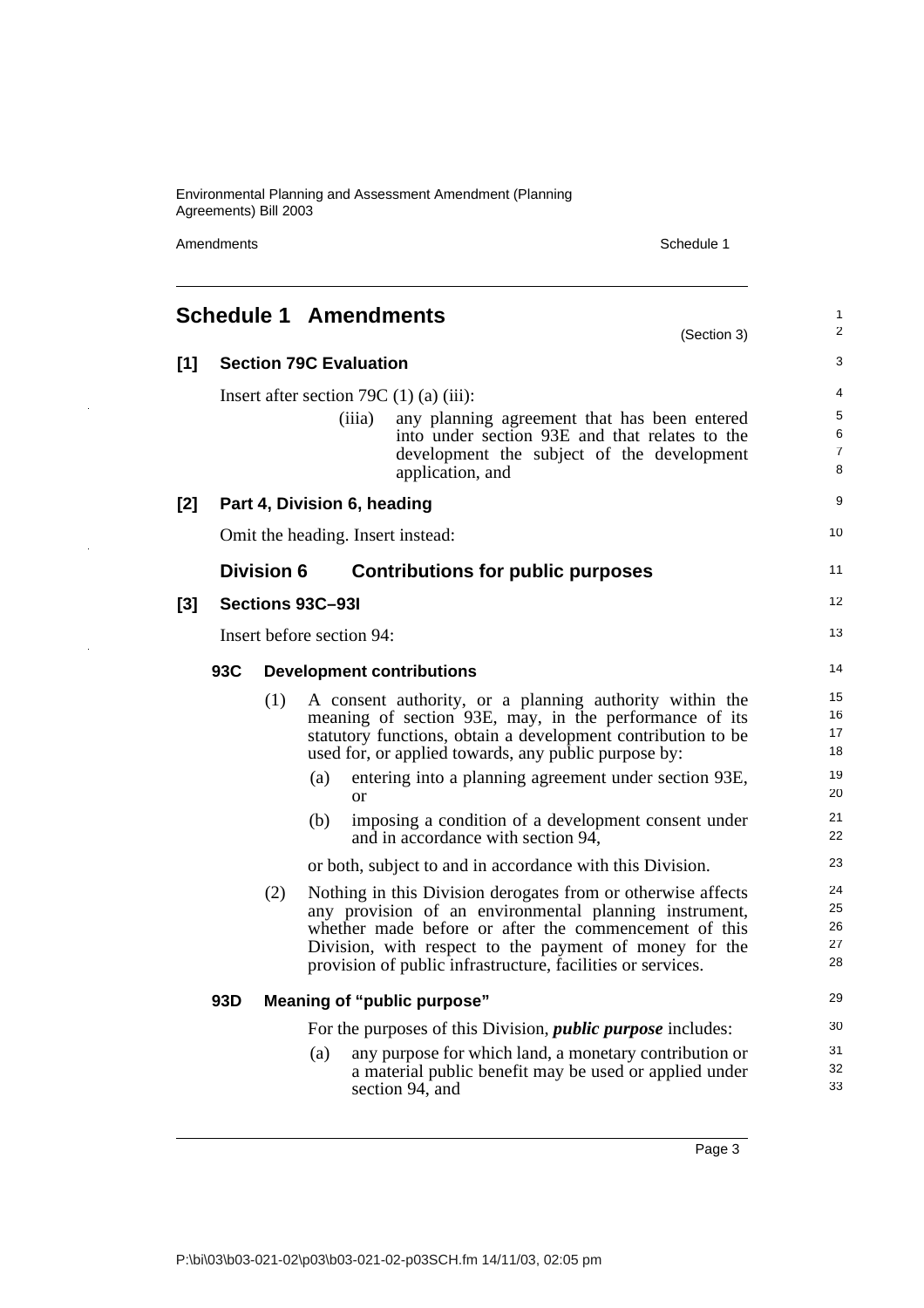Schedule 1 Amendments

|     |     | (b) | the provision of affordable housing<br>and the<br>maintenance of affordable housing, and                                                                                                                                                                                           |  |
|-----|-----|-----|------------------------------------------------------------------------------------------------------------------------------------------------------------------------------------------------------------------------------------------------------------------------------------|--|
|     |     | (c) | the provision of public amenities or public services<br>comprising infrastructure, including transport works<br>and facilities, and                                                                                                                                                |  |
|     |     | (d) | recoupment of the cost of providing affordable housing,<br>or any public amenities or public services, including by<br>assisting in the making of repayments of a loan, and                                                                                                        |  |
|     |     | (e) | funding recurrent expenditure relating to the provision<br>of affordable housing, or any public amenities or public<br>services, and                                                                                                                                               |  |
|     |     | (f) | monitoring the impacts of development.                                                                                                                                                                                                                                             |  |
| 93E |     |     | <b>Planning agreements</b>                                                                                                                                                                                                                                                         |  |
|     | (1) |     | In this section, <i>planning authority</i> means:                                                                                                                                                                                                                                  |  |
|     |     | (a) | a council, or                                                                                                                                                                                                                                                                      |  |
|     |     | (b) | the Minister, or                                                                                                                                                                                                                                                                   |  |
|     |     | (c) | the corporation.                                                                                                                                                                                                                                                                   |  |
|     | (2) |     | A planning authority, or two or more planning authorities,<br>may enter into an agreement (a <i>planning agreement</i> ) with a<br>person (the <i>developer</i> ):                                                                                                                 |  |
|     |     | (a) | who has sought an amendment (including by way of<br>substitution, addition or repeal) of the provisions of an<br>environmental planning instrument, whether in relation<br>to the zoning of land, a development standard or a<br>development control, or in some other respect, or |  |
|     |     | (b) | who has made, or proposes to make, a development<br>application, or                                                                                                                                                                                                                |  |
|     |     | (c) | who has entered into an agreement with, or is otherwise<br>associated with, a person to whom paragraph (a) or (b)<br>applies,                                                                                                                                                      |  |
|     |     |     | requiring the dedication of land free of cost, the payment of a<br>monetary contribution, or the provision of a material public<br>benefit, or any combination of them, to be used for or applied<br>towards any public purpose.                                                   |  |
|     | (3) |     | A planning agreement must provide for the following:                                                                                                                                                                                                                               |  |
|     |     | (a) | the land to which the agreement applies,                                                                                                                                                                                                                                           |  |
|     |     |     |                                                                                                                                                                                                                                                                                    |  |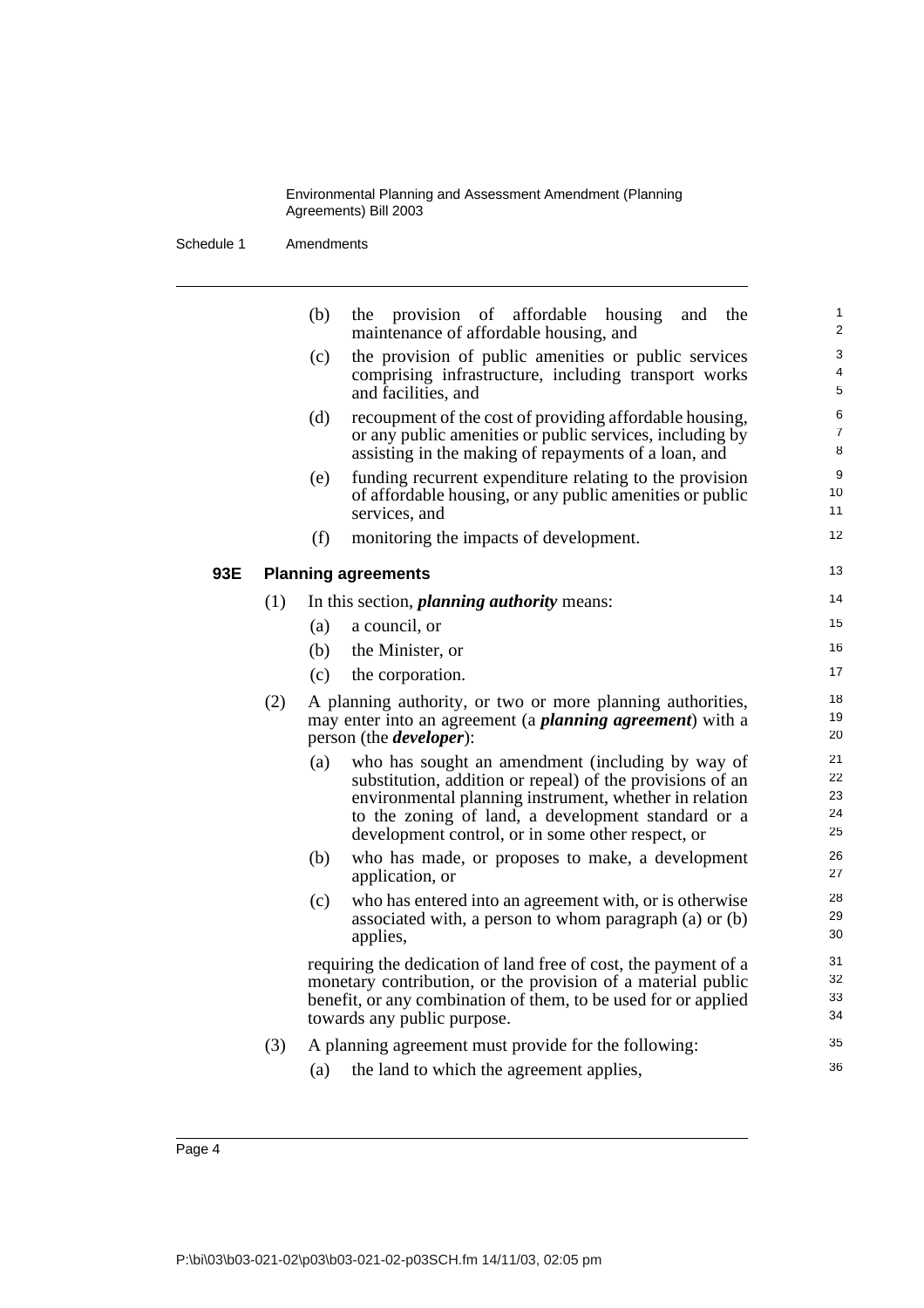Amendments Schedule 1

|     | (b)      | a description of:                                                                                                                   | $\mathbf{1}$                       |
|-----|----------|-------------------------------------------------------------------------------------------------------------------------------------|------------------------------------|
|     |          | the proposed amendment of the environmental<br>(i)<br>planning instrument, or                                                       | 2<br>3                             |
|     |          | (ii)<br>the development to which the agreement applies,                                                                             | 4                                  |
|     | (c)      | the nature and extent of the provision to be made by the                                                                            | 5                                  |
|     |          | developer under the agreement, the time or times by                                                                                 | 6                                  |
|     |          | which the provision is to be made and the manner by<br>which the provision is to be made,                                           | $\overline{\mathcal{I}}$<br>$\bf8$ |
|     | (d)      | in the case of development, whether the agreement                                                                                   | $\boldsymbol{9}$                   |
|     |          | excludes or does not exclude the application of section                                                                             | 10                                 |
|     |          | $94(1)$ and (3) to the development,                                                                                                 | 11                                 |
|     | (e)      | the resolution of disputes under the agreement,                                                                                     | 12                                 |
|     | (f)      | the enforcement of the agreement by a suitable means,                                                                               | 13                                 |
|     |          | such as the provision of a bond or guarantee, in the<br>event of a breach of the agreement by the developer.                        | 14<br>15                           |
|     |          |                                                                                                                                     | 16                                 |
| (4) |          | A monetary contribution to be paid under a planning<br>agreement is to be specified in, or determined in accordance                 | 17                                 |
|     |          | with the manner specified in, the agreement.                                                                                        | 18                                 |
| (5) |          | Subsections $(6)$ , $(7)$ and $(8)$ of section 94 apply to a monetary                                                               | 19                                 |
|     |          | contribution paid, or land dedicated, for a public purpose in                                                                       | 20<br>21                           |
|     |          | accordance with a planning agreement in the same way as<br>those subsections apply to a monetary contribution paid, or              | 22                                 |
|     |          | land dedicated, for public amenities or public services in                                                                          | 23                                 |
|     |          | accordance with a condition imposed under a provision of that                                                                       | 24                                 |
|     | section. |                                                                                                                                     | 25                                 |
| (6) |          | If a planning agreement excludes the application of section 94                                                                      | 26<br>27                           |
|     |          | $(1)$ and $(3)$ to development, a consent authority cannot impose<br>a condition under either of those subsections in the           | 28                                 |
|     |          | determination of a development application or an application                                                                        | 29                                 |
|     |          | for a complying development certificate in respect of the                                                                           | 30                                 |
|     |          | development.                                                                                                                        | 31                                 |
| (7) |          | Any other Minister, or a public authority, or a person                                                                              | 32<br>33                           |
|     |          | prescribed by the regulations for the purposes of this section,<br>is entitled to be a party to a planning agreement and to receive | 34                                 |
|     |          | a benefit under the agreement on behalf of the State.                                                                               | 35                                 |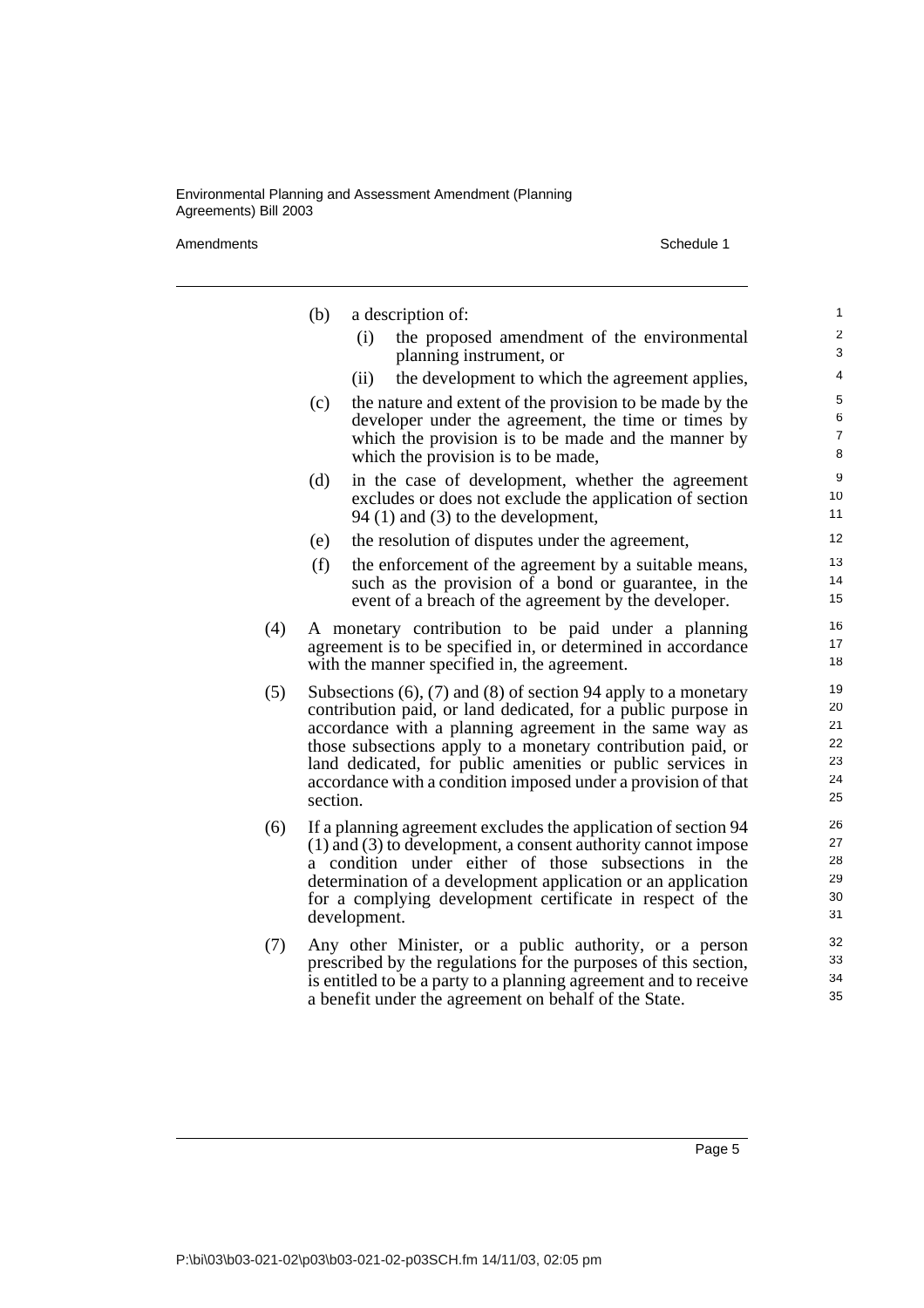Schedule 1 Amendments

| (8)  | A planning agreement must not be entered into, and a<br>planning agreement must not be amended or revoked, unless<br>public notice has been given of the proposed agreement,<br>amendment or revocation, and a copy of the proposed<br>agreement, amendment or revocation has been available for<br>inspection by the public for a period of not less than 28 days.<br>The regulations may provide for the public notice to be given<br>under this subsection and may provide that it may be given<br>contemporaneously with, in association with, or as part of,<br>any other public notice or public notification that is required<br>to be given of any matter relevant to the planning agreement. | 1<br>$\boldsymbol{2}$<br>3<br>$\overline{\mathbf{4}}$<br>5<br>$\,6$<br>$\overline{7}$<br>8<br>$\boldsymbol{9}$<br>10<br>11 |  |  |  |
|------|-------------------------------------------------------------------------------------------------------------------------------------------------------------------------------------------------------------------------------------------------------------------------------------------------------------------------------------------------------------------------------------------------------------------------------------------------------------------------------------------------------------------------------------------------------------------------------------------------------------------------------------------------------------------------------------------------------|----------------------------------------------------------------------------------------------------------------------------|--|--|--|
| (9)  | A planning agreement is void to the extent, if any, to which it<br>requires or allows anything to be done that, when done, would<br>breach the provisions of an environmental planning<br>instrument or a development consent applying to the relevant<br>land.                                                                                                                                                                                                                                                                                                                                                                                                                                       |                                                                                                                            |  |  |  |
| (10) | Without limiting any other effect of a planning agreement, a<br>planning agreement binds the owner of the land to which it<br>applies, and any successor in title to the land, if the planning<br>agreement is registered under section 93F.                                                                                                                                                                                                                                                                                                                                                                                                                                                          |                                                                                                                            |  |  |  |
| (11) | If the Minister is not a party to a planning agreement, the<br>relevant planning authority must provide to the Minister:<br>a copy of the agreement within 14 days after the<br>(a)                                                                                                                                                                                                                                                                                                                                                                                                                                                                                                                   |                                                                                                                            |  |  |  |
|      | agreement is entered into, and<br>if the agreement is amended, a copy of the amendment<br>(b)<br>within 14 days after the amendment is made, and                                                                                                                                                                                                                                                                                                                                                                                                                                                                                                                                                      | 24<br>25<br>26                                                                                                             |  |  |  |
|      | if the agreement is revoked, notice of the revocation<br>(c)<br>within 14 days after the revocation occurs.                                                                                                                                                                                                                                                                                                                                                                                                                                                                                                                                                                                           | 27<br>28                                                                                                                   |  |  |  |
| (12) | If the Minister is the consent authority and the council is not<br>a party to a planning agreement the Minister must provide to                                                                                                                                                                                                                                                                                                                                                                                                                                                                                                                                                                       | 29<br>30                                                                                                                   |  |  |  |

a party to a planning agreement, the Minister must provide to the council:

- (a) a copy of the agreement within 14 days after the agreement is entered into, and
- (b) if the agreement is amended, a copy of the amendment within 14 days after the amendment is made, and

(c) if the agreement is revoked, notice of the revocation within 14 days after the revocation occurs.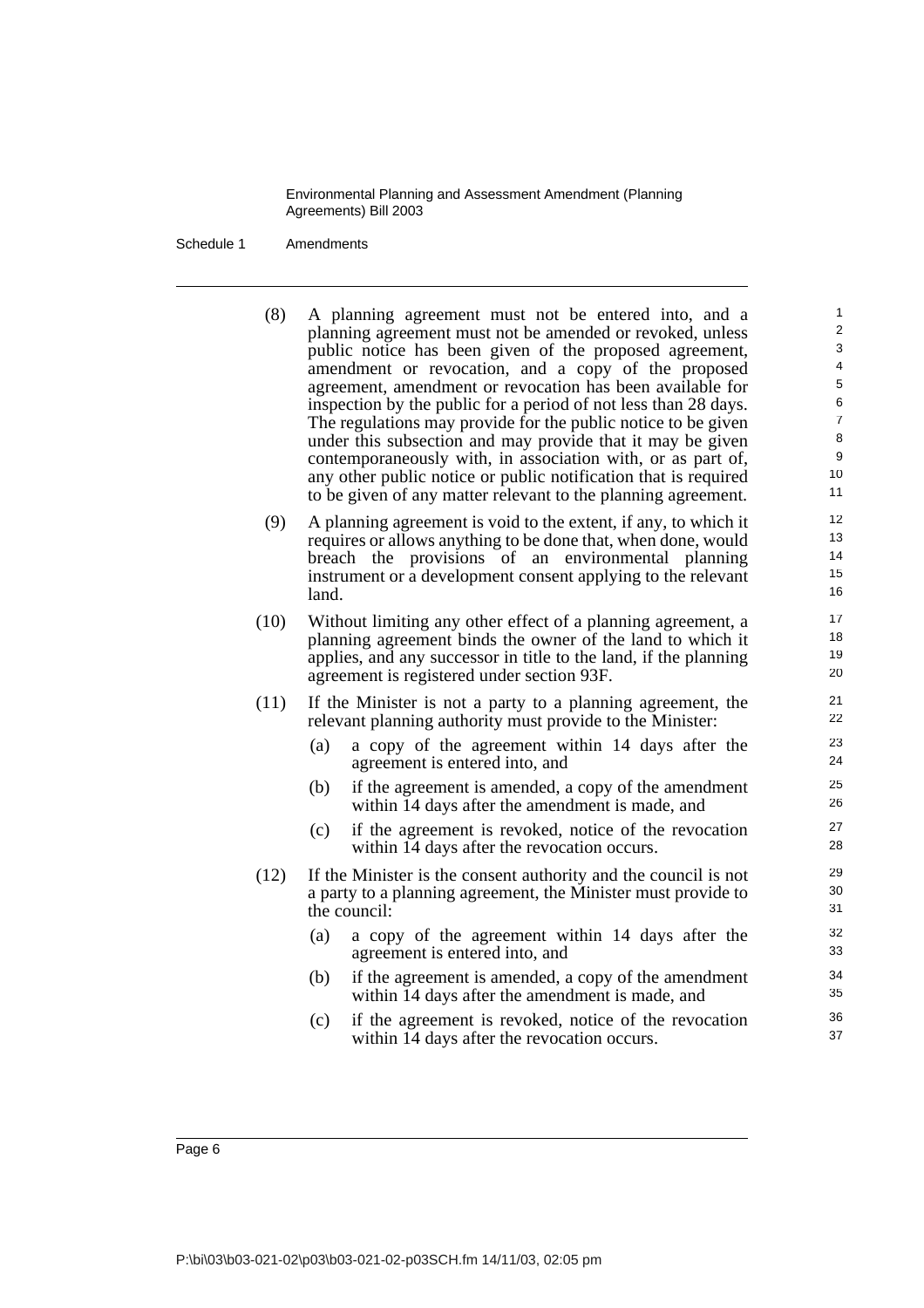Amendments Schedule 1

| 93F | Registered planning agreements to run with land |                                                                                                                                                                                                                                                                             |                              |  |  |  |  |
|-----|-------------------------------------------------|-----------------------------------------------------------------------------------------------------------------------------------------------------------------------------------------------------------------------------------------------------------------------------|------------------------------|--|--|--|--|
|     | (1)                                             | A planning agreement can be registered under this section if<br>the following persons agree to its registration:                                                                                                                                                            | 2<br>3                       |  |  |  |  |
|     |                                                 | if the agreement relates to land under the Real Property<br>(a)<br>Act 1900—each person who has an estate or interest in<br>the land registered under that Act, or                                                                                                          | 4<br>5<br>6                  |  |  |  |  |
|     |                                                 | (b)<br>if the agreement relates to land not under the Real<br>Property Act 1900—each person who is seised or<br>possessed of an estate or interest in the land.                                                                                                             | $\overline{7}$<br>8<br>9     |  |  |  |  |
|     | (2)                                             | On lodgement by a planning authority (within the meaning of<br>section 93E) of an application for registration in a form<br>approved by the Registrar-General, the Registrar-General is<br>to register the planning agreement:                                              | 10<br>11<br>12<br>13         |  |  |  |  |
|     |                                                 | by making an entry in the Register kept under the Real<br>(a)<br><i>Property Act 1900</i> if the agreement relates to land under<br>that Act, or                                                                                                                            | 14<br>15 <sub>15</sub><br>16 |  |  |  |  |
|     |                                                 | (b)<br>by registering the agreement in the General Register of<br>Deeds if the agreement relates to land not under the<br>Real Property Act 1900.                                                                                                                           | 17<br>18<br>19               |  |  |  |  |
|     | (3)                                             | A planning agreement that has been registered by the<br>Registrar-General under this section is binding on, and is<br>enforceable against, the owner of the land from time to time<br>as if each owner for the time being were the owner who<br>entered into the agreement. | 20<br>21<br>22<br>23<br>24   |  |  |  |  |
|     | (4)                                             | A planning agreement relating to land under the Real<br><i>Property Act 1900</i> about which an entry is made in a folio is<br>an interest recorded in the folio for the purposes of section 42<br>of that Act.                                                             | 25<br>26<br>27<br>28         |  |  |  |  |
|     | (5)                                             | A reference in this section to a planning agreement is a<br>reference to a planning agreement within the meaning of<br>section 93E and includes a reference to any amendment or<br>revocation of a planning agreement.                                                      | 29<br>30<br>31<br>32         |  |  |  |  |
| 93G |                                                 | <b>Annual reports</b>                                                                                                                                                                                                                                                       | 33                           |  |  |  |  |
|     |                                                 | A council that has entered into one or more planning<br>agreements as a consent authority must, while any such<br>planning agreements remain in force, include in its annual                                                                                                | 34<br>35<br>36               |  |  |  |  |

Page 7